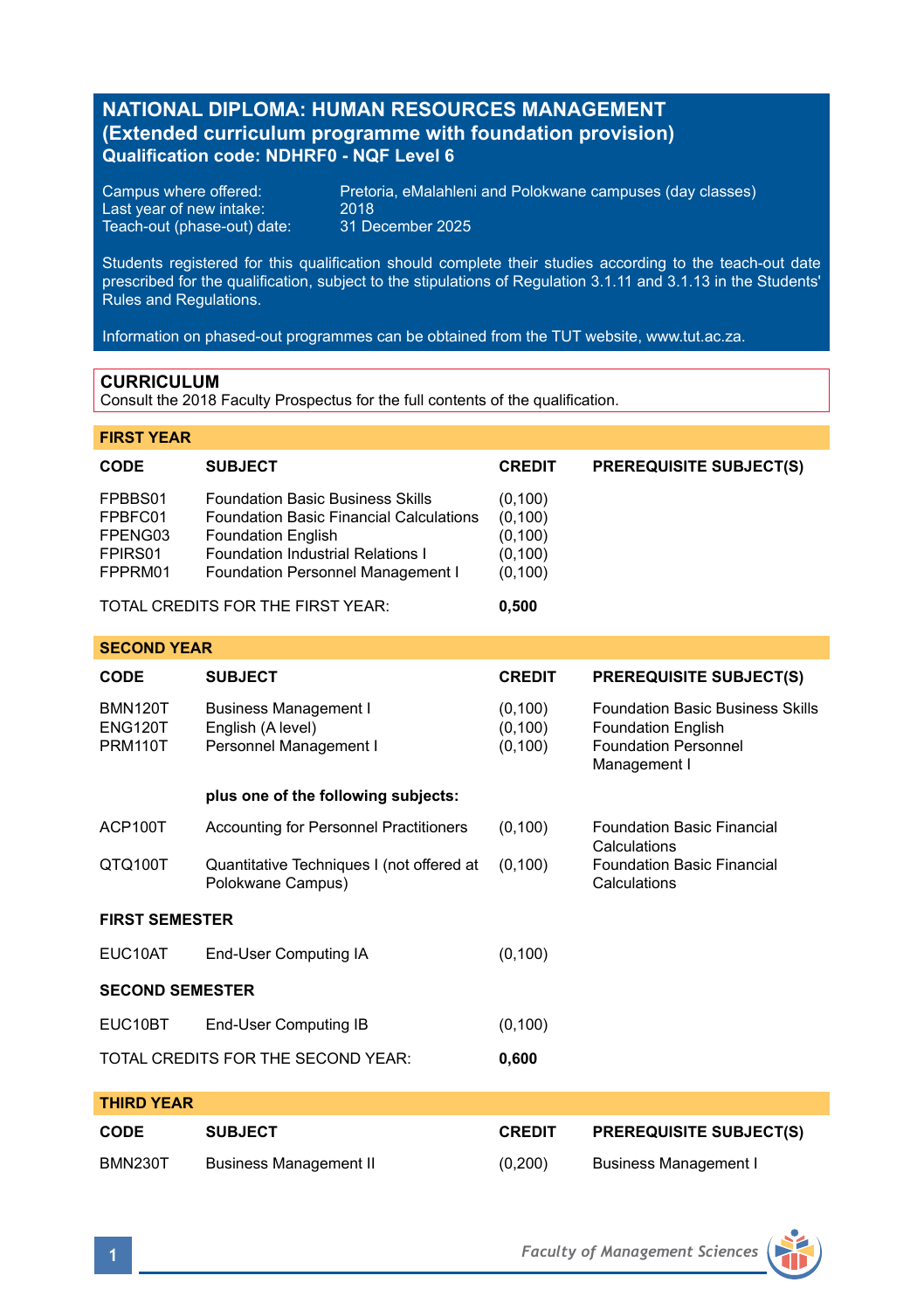| <b>BUSINESS MANAGEMENT I (BMN120T)</b>                                                                                                                                                                                                                                                       | <b>1 X 3-HOUR PAPER</b> |  |  |  |  |
|----------------------------------------------------------------------------------------------------------------------------------------------------------------------------------------------------------------------------------------------------------------------------------------------|-------------------------|--|--|--|--|
| (Subject custodian: Department of Management and Entrepreneurship)                                                                                                                                                                                                                           |                         |  |  |  |  |
| A focus on the different management functions of business organisations in the South African environment. It<br>describes how managers should manage resources and activities in such a way that organisations can operate<br>as profitably as possible. (Total tuition time: not available) |                         |  |  |  |  |
| <b>BUSINESS MANAGEMENT II (BMN230T)</b><br>(Subject custodian: Department of Management and Entrepreneurship)                                                                                                                                                                                | <b>1 X 3-HOUR PAPER</b> |  |  |  |  |
| The financial and operations functions are dealt with comprehensively. Financial Management offers students                                                                                                                                                                                  |                         |  |  |  |  |
| insight into finance theory and practice with emphasis on financial decision making which will increase the value                                                                                                                                                                            |                         |  |  |  |  |
| of the business organisation. Financing decisions of investment, financing and working capital management                                                                                                                                                                                    |                         |  |  |  |  |
| are dealt with. Operations management gives an overview of the activities of the operations function in the                                                                                                                                                                                  |                         |  |  |  |  |

# **BUSINESS MANAGEMENT III (BMN330T) 1 X 3-HOUR PAPER**

## *(Subject custodian: Department of Management and Entrepreneurship)*

Students acquire a basic knowledge of the principles of marketing management and in-depth study of general management. (Total tuition time: ± 60 hours)

# **SUBJECT INFORMATION (OVERVIEW OF SYLLABUS)**

The syllabus content is subject to change to accommodate industry changes. Please note that a more detailed syllabus is available at the Department or in the study quide that is applicable to a particular subject. At time of publication, the syllabus content was defined as follows:

IRS100T Industrial Relations I (0,100) Foundation Industrial Relations I<br>
LLA100T Labour Law (0.200)

MTN100T Management of Training I (0,200) Foundation Basic Business Skills<br>PRM210T Personnel Management II (0,200) Personnel Management I

**CODE SUBJECT CREDIT PREREQUISITE SUBJECT(S)**

BMN330T Business Management III (0,250) Business Management II<br>IRS200T Industrial Relations II (0,250) Industrial Relations I IRS200T Industrial Relations II (0,250) Industrial Relations I<br>MTN200T Management of Training II (0.250) Management of Training I MTN200T Management of Training II (0,250) Management of Training I<br>PRM310T Personnel Management III (0.250) Personnel Management II

## **A**

**FOURTH YEAR**

## **ACCOUNTING FOR PERSONNEL PRACTITIONERS (ACP100T) 1 X 3-HOUR PAPER**

LLA100T Labour Law (0,200)<br>MTN100T Management of Training I (0.200)

TOTAL CREDITS FOR THE THIRD YEAR: **0,900**

Personnel Management II

Personnel Management III TOTAL CREDITS FOR THE FOURTH YEAR: **1,000** TOTAL CREDITS FOR THE QUALIFICATION: **3,000**

### *(Subject custodian: Department of Accounting)*

Introduction to accounting, the accounting equation, books of prime entry, bank reconciliation statements, debtors and creditors control accounts. Adjustments, financial statements (sole trader), inventory (different systems and valuation), budgets and budgetary control, non-current assets and their disclosure, manufacturing accounts, cost-volume-profit analysis, different forms of enterprise, their financial statements and related matters, basic cost accounting and cost behaviour. (Total tuition time: ± 60 hours)

## **B**

are dealt with. Operations management gives an overview of the activities of the operations function in the manufacturing and services sectors. (Total tuition time: ± 60 hours)

**2** *Faculty of Management Sciences*

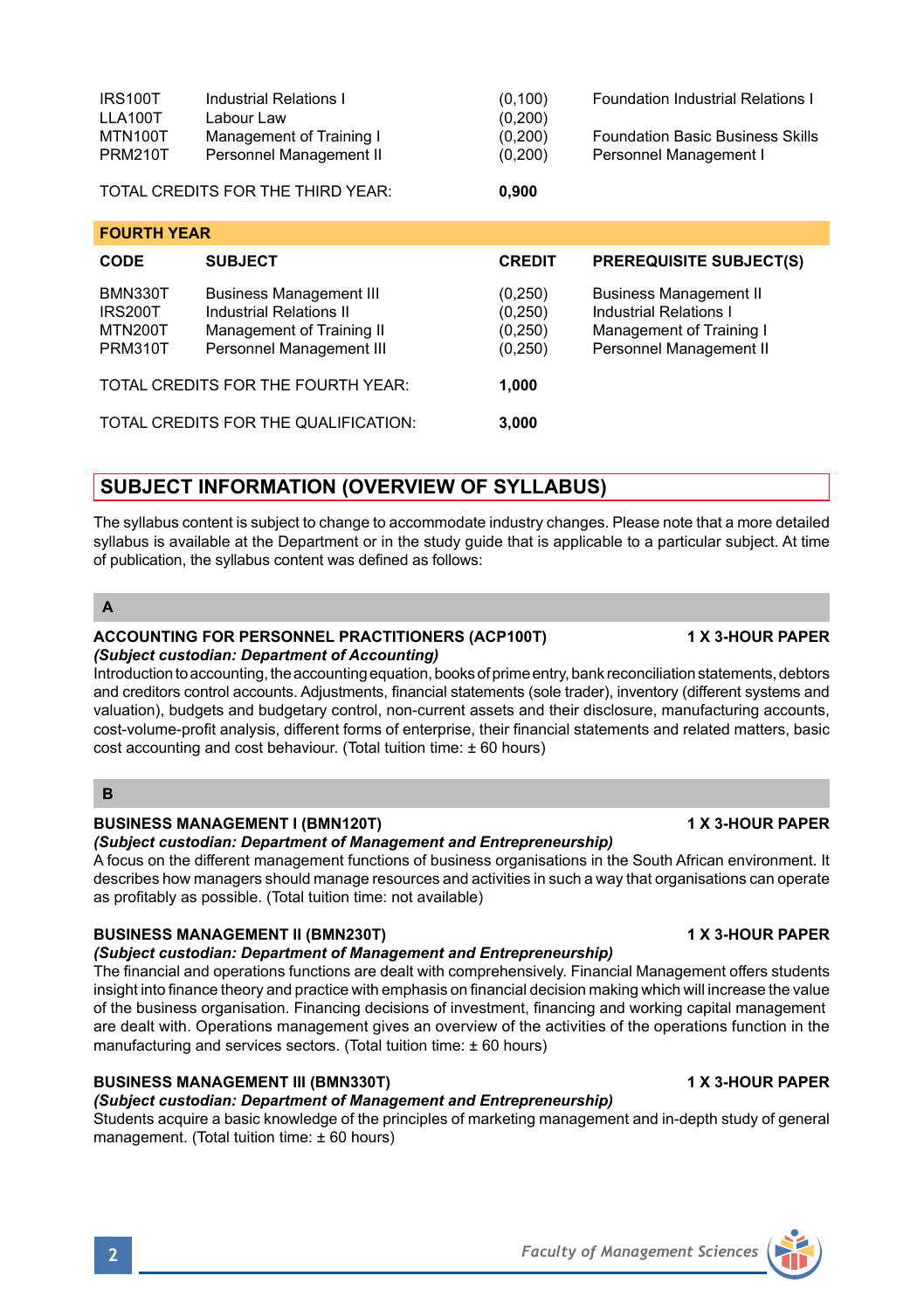# **END-USER COMPUTING IA (EUC10AT) CONTINUOUS ASSESSMENT**

## *(Subject custodian: End User Computing Unit)*

Students have to acquire theoretical knowledge (computing fundamentals) and practical skills as end-users in operating systems and MS Office Suite applications (MS Word, MS Excel and MS PowerPoint) on an introductory level. Students will do online and computer-based tests. The modules are mapped with SAQA and IC3 Essential Skills for Digital Literacy (international certification). (Total tuition time: ± 40 hours)

## **END-USER COMPUTING IB (EUC10BT) CONTINUOUS ASSESSMENT**

## *(Subject custodian: End User Computing Unit)*

Students have to acquire practical skills as end-users in MS Office Suite applications (MS Excel Intermediate and MS Access Essentials), graphic design and dealing with the Internet, networks and how to search for information. Students will do online and computer-based tests. The modules are mapped with SAQA and IC3 Essential Skills for Digital Literacy (international certification). (Total tuition time: ± 30 hours)

### **ENGLISH (A LEVEL) (ENG120T) 1 X 3-HOUR PAPER**

## *(Subject custodian: Department of Applied Languages)*

Language acts of the individual (interpretation and analysis of messages, construction of effective messages, improving personal style, oral and body language, questioning and answering techniques). Theory, methods and principles of communication (defining communication and language dynamics, relationship between speaker and listener, principles of effective communication in business, style, register and language techniques, verbal and non-verbal communication, appeal and persuasion). Language acts in industry (communication structures, formulating messages for various purposes and selecting appropriate media, language in problem-solving and decision-making, group communication: written and oral, client and customer relations: written and oral messages, language and media). Language acts in the larger group and society (language and media, intercultural communication, visual codes, graphics and statistics, stereotypes in society, public communication). (Total tuition time: ± 90 hours)

## **F**

## **FOUNDATION BASIC BUSINESS SKILLS (FPBBS01) 1 X 3-HOUR PAPER**

*(Subject custodian: Department of Management and Entrepreneurship)*

Business behavioural skills, business management, the world of work, functioning of the organisation. (Total tuition time: ± 96 hours)

## **FOUNDATION BASIC FINANCIAL CALCULATIONS (FPBFC01) 1 X 3-HOUR PAPER**

*(Subject custodian: Department of People Management and Development)* Basic mathematical principles, basic accounting, basic financial management, basic economics and calculation. (Total tuition time: ± 96 hours)

### **FOUNDATION ENGLISH (FPENG03) 1 X 3-HOUR PAPER**

### *(Subject custodian: Department of Applied Languages)*

Interpret, relate and reflect on all available and relevant resource material in proper English. Communicate orally in a comprehensible and clear manner in both general and subject-specific communication. Demonstrate intermediate-level proficiency in written English. (Total tuition time: ± 96 hours)

## **FOUNDATION INDUSTRIAL RELATIONS I (FPIRS01) 1 X 3-HOUR PAPER**

# *(Subject custodian: Department of People and Management and Development)*

An introduction to the principles of labour relations, general labour regulation, employment contract and how to deal with employee grievances and disputes. (Total tuition time:  $\pm$  96 hours)

## **FOUNDATION PERSONNEL MANAGEMENT I (FPPRM01) 1 X 3-HOUR PAPER**

*(Subject custodian: Department of People Management and Development)* Behavioural differences, perception, personality, cognitive ability, attitude. (Total tuition time: ± 96 hours)



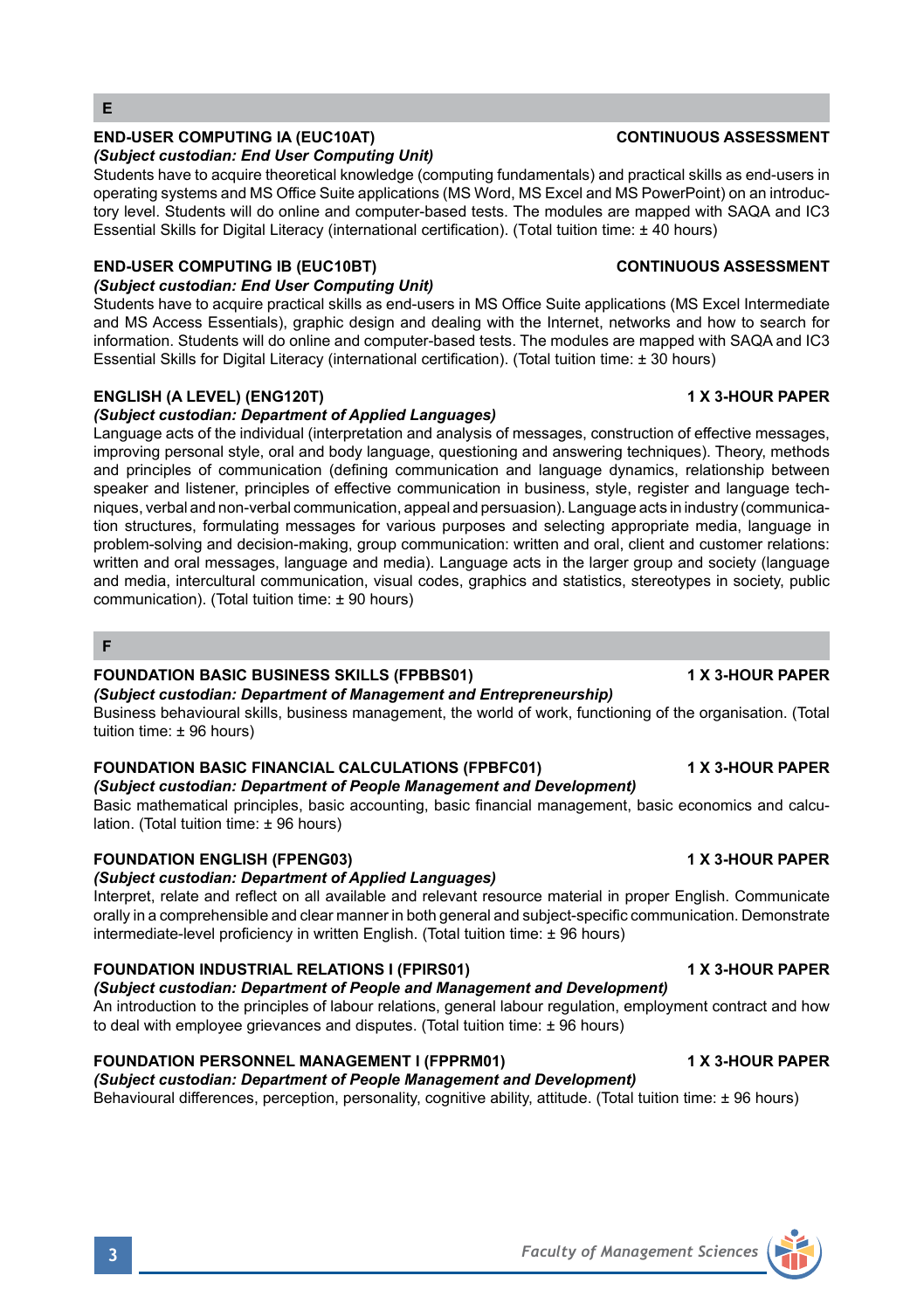## **INDUSTRIAL RELATIONS I (IRS100T) 1 X 3-HOUR PAPER**

### *(Subject custodian: Department of People Management and Development)*

An introduction to the South African labour relations foundations, the labour relations environment, the state and labour laws, labour relations management systems, workplace level labour relations, collective labour relations, dispute resolution and industrial action. Students are introduced to labour relations management and the role of labour relations systems that form the basis for the second-year subject in the study field. (Total tuition time: ± 90 hours)

## **INDUSTRIAL RELATIONS II (IRS200T) 1 X 3-HOUR PAPER**

## *(Subject custodian: Department of People Management and Development)*

To describe the theoretical contexts from which behaviour in labour relationships are studied and explain the components of a complex labour relations system, the composition and challenges in the South African labour market, apply labour legislation and labour relations management practices regarding retrenchment and termination of employment, strategies of trade unions, employer organisation, collective bargaining and organisational rights, as well as negotiations and dispute resolution and the nature of industrial action. (Total tuition time: ± 90 hours)

**L**

## **LABOUR LAW (LLA100T) 1 X 3-HOUR PAPER**

## *(Subject custodian: Department of Law)*

Introduction to Law. Common Law. Basic Conditions of Employment Act, 1997 (Act No. 75 of 1997), the Employment Equity Act, 1998 (Act No. 55 of 1998), Unemployment Insurance Act, 2001 (Act No. 63 of 2001), Compensation for Occupational Injuries and Diseases Act, 1993 (Act No. 13 of 1993), Occupational Health and Safety Act, 1993 (Act No. 85 of 1993); and the Skills Development Act, 1998 (Act No. 97 of 1998). A detailed discussion on the Labour Relations which includes freedom of association, organisational rights, collective bargaining overview of dispute resolution, dismissals and strikes. (Total tuition time: ± 60 hours)

**M**

## **MANAGEMENT OF TRAINING I (MTN100T) 1 X 3-HOUR PAPER**

### *(Subject custodian: Department of People Management and Development)*

This subject focuses on the context of South African legislation, which impacts on training and skills development to establish effective Human Resource Development (HRD) practices. It intends to define the basic competencies of students who need to be orientated about the theory and practice of HRD and adult learning in the workplace, students will acquire specific skills and knowledge in the areas such as concepts of training, learning theories and principles, adult learning (Adult Basic Education and Training), role and functions of HRD practitioner, training cycle, training legislation, managing the training department and administration of training and development in organisations. (Total tuition time: ± 90 hours)

## **MANAGEMENT OF TRAINING II (MTN200T) 1 X 3-HOUR PAPER**

# *(Subject custodian: Department of People Management and Development)*

Understand the Education, Training and Development (ETD) context in South Africa. The skills development process. Design and develop learning programmes. Explore different learning strategies. Learner Student support in ETD. Learning strategies for ETD. Administration of ETD in organisations. Presenting ETD. Team building and diversity management. (Total tuition time: ± 90 hours)

## **P**

# **PERSONNEL MANAGEMENT I (PRM110T) 1 X 3-HOUR PAPER**

# *(Subject custodian: Department of People Management and Development)*

A broad frame of reference regarding basic psychology and social perception that can be understood in the workplace, that include themes such as individual differences, human abilities, personality, frustration, conflict, stress, perception, learning, memory, attitudes, social perception, role theory and group dynamics. Students are introduced to the role of Human Resource Management that forms the basis for the second year-level of this subject. (Total tuition time:  $\pm$  90 hours)